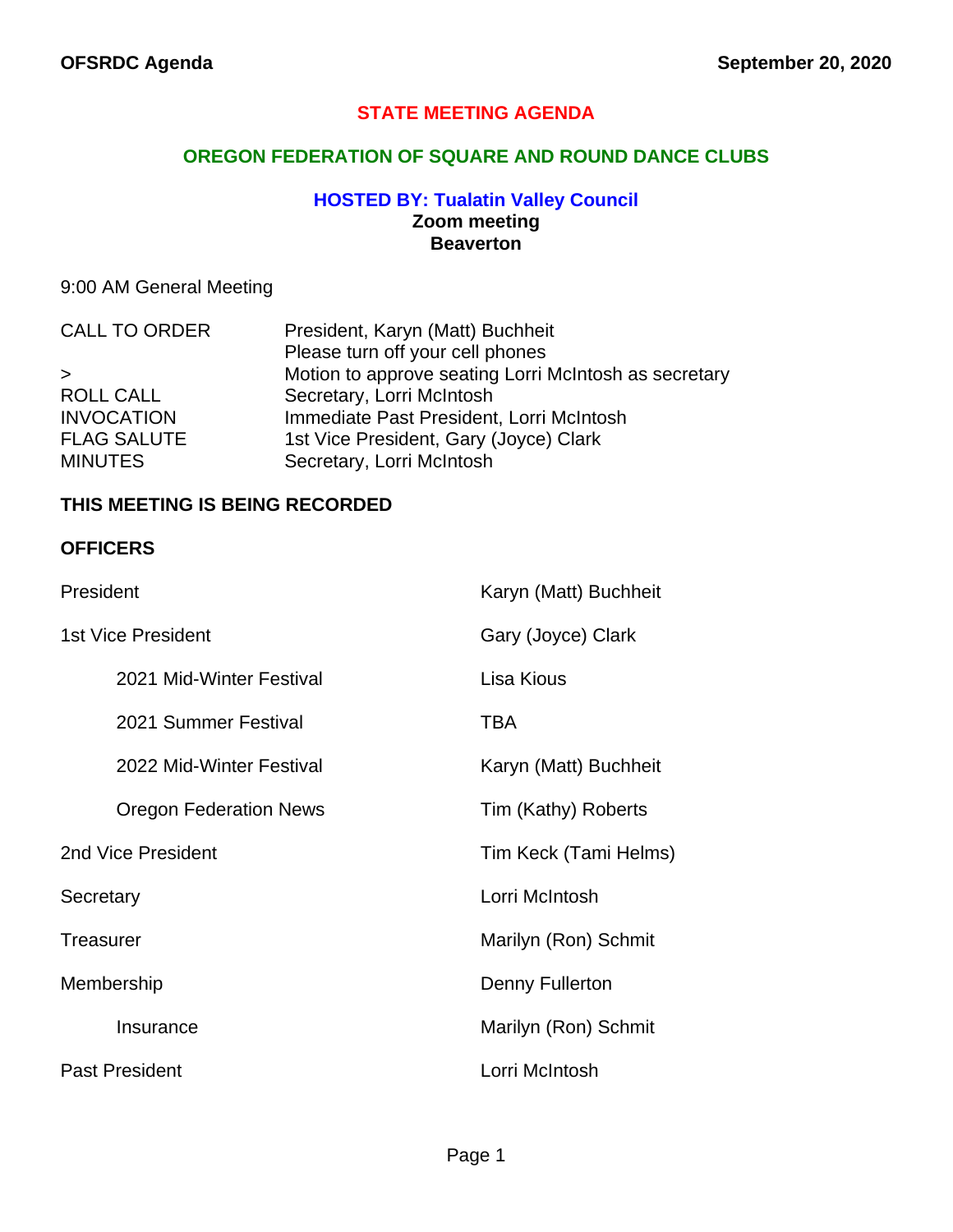## **APPOINTED OFFICERS**

| Parliamentatian             | Tim (Kathy) Roberts                |
|-----------------------------|------------------------------------|
| <b>Education/Publicity</b>  | Kathy (Tim) Roberts                |
| Historian                   | Marilyn (Ron) Schmit               |
| <b>COMMITTEE CHAIRS</b>     |                                    |
| <b>BMI/ASCAP</b>            | <b>Ralph Lambert</b>               |
| <b>Youth Activities</b>     | <b>Thomas Buchheit</b>             |
| <b>ORDTA</b>                | Tami Helms (Tim Keck)              |
| <b>Round Dance Sreening</b> | Tami Helms (Tim Keck)              |
| <b>Caller Liaison</b>       | <b>Terry Halley (Betty Chipps)</b> |
| Webmaster                   | Tim (Kathy) Roberts                |
| <b>State Fair</b>           | Marilyn (Ron) Schmit               |
| <b>Background Check</b>     | Tim (Kathy) Roberts                |

### **OLD BUSINESS**

| А. | 2021 Summer Festival status |
|----|-----------------------------|
|----|-----------------------------|

- B. Remote meeting procedures committee report
- C. Motion by Gary C to add additional scholarships
- D. Watercolor from Lane Clem recommendation
- E.

### **RECESS**

### **Installation Of New Officers**

#### **NEW BUSINESS**

A. Motion by Karyn B to approve appointment of Lorri McIntosh as Secretary for 2020-21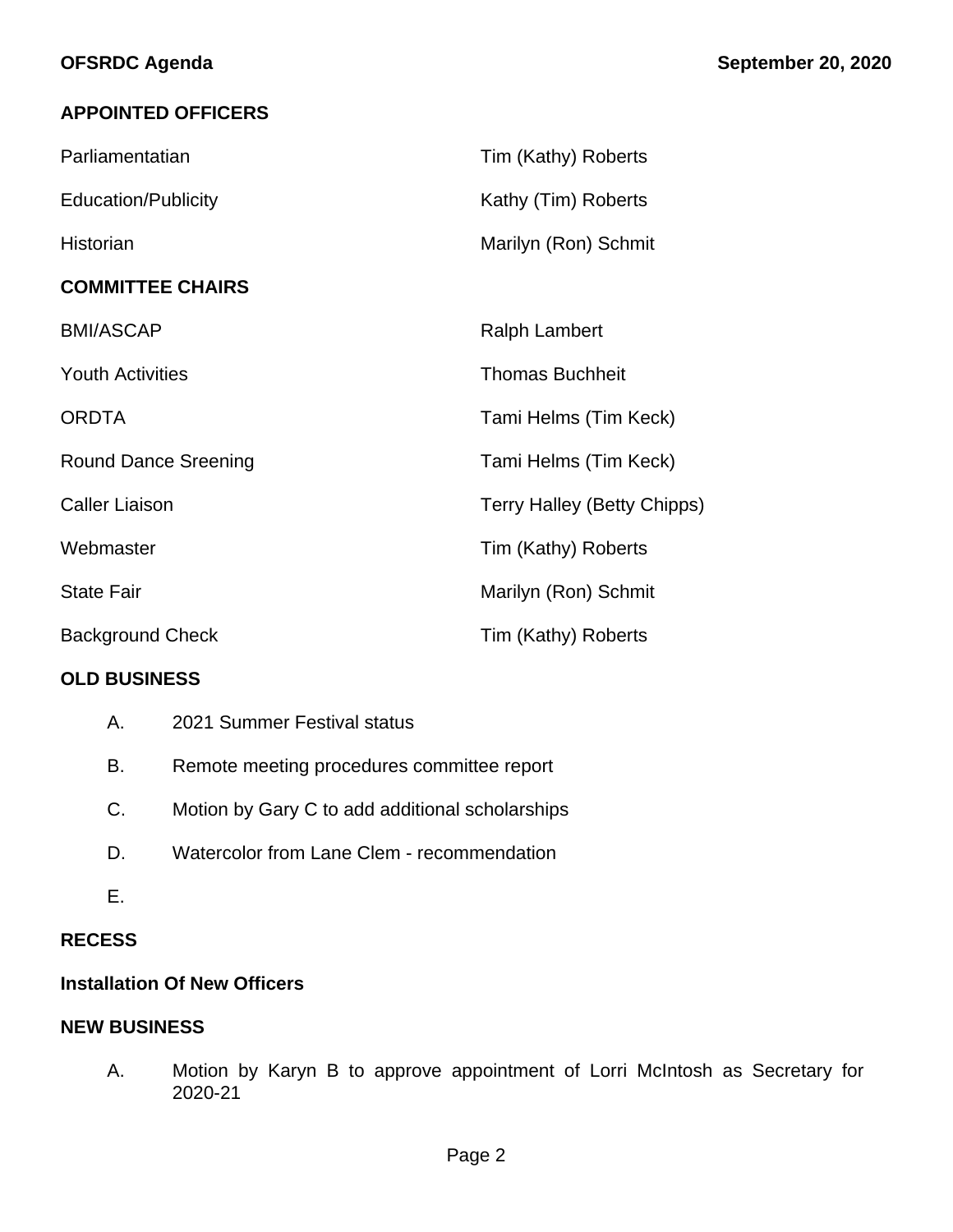- B. Motion by Karyn B to approve 2020-21 budget
- C. Motion by Tim K to eliminate the OFN Advisory Committee
- D. Motion by Tim K to eliminate the POOFs
- E. Randall Award
- F.

# **DELEGATES**

| <b>Blue Mountains Council</b>  | David (Sally) Stutzman |
|--------------------------------|------------------------|
| <b>Central Oregon Council</b>  | Joyce Welton           |
| <b>Emerald Empire Council</b>  | Zola (Ray) Jones       |
| Interstate Highlanders         | Cece (Sarge) Glidewell |
| Mid-Willamette Area            | Julia Buchheit         |
| <b>Portland Area Council</b>   | <b>Betty Chipps</b>    |
| Rogue-Sis-Q Council            | <b>Blake Smith</b>     |
| <b>South Coast Council</b>     | Dave (Patty) Coooper   |
| <b>Tualatin Valley Council</b> | Josie Rosenbury        |
| Umpqua Area Council            | <b>Gabriel Smith</b>   |
|                                |                        |

# **ACTIVE GOODWILL AMBASSADORS**

Rikki Lobato

Who will it be?

# **GOOD OF THE ORDER**

## **NEXT SCHEDULED MEETING**

Sunday, January 24, 2021, 9:00 AM Holiday Inn Express Albany